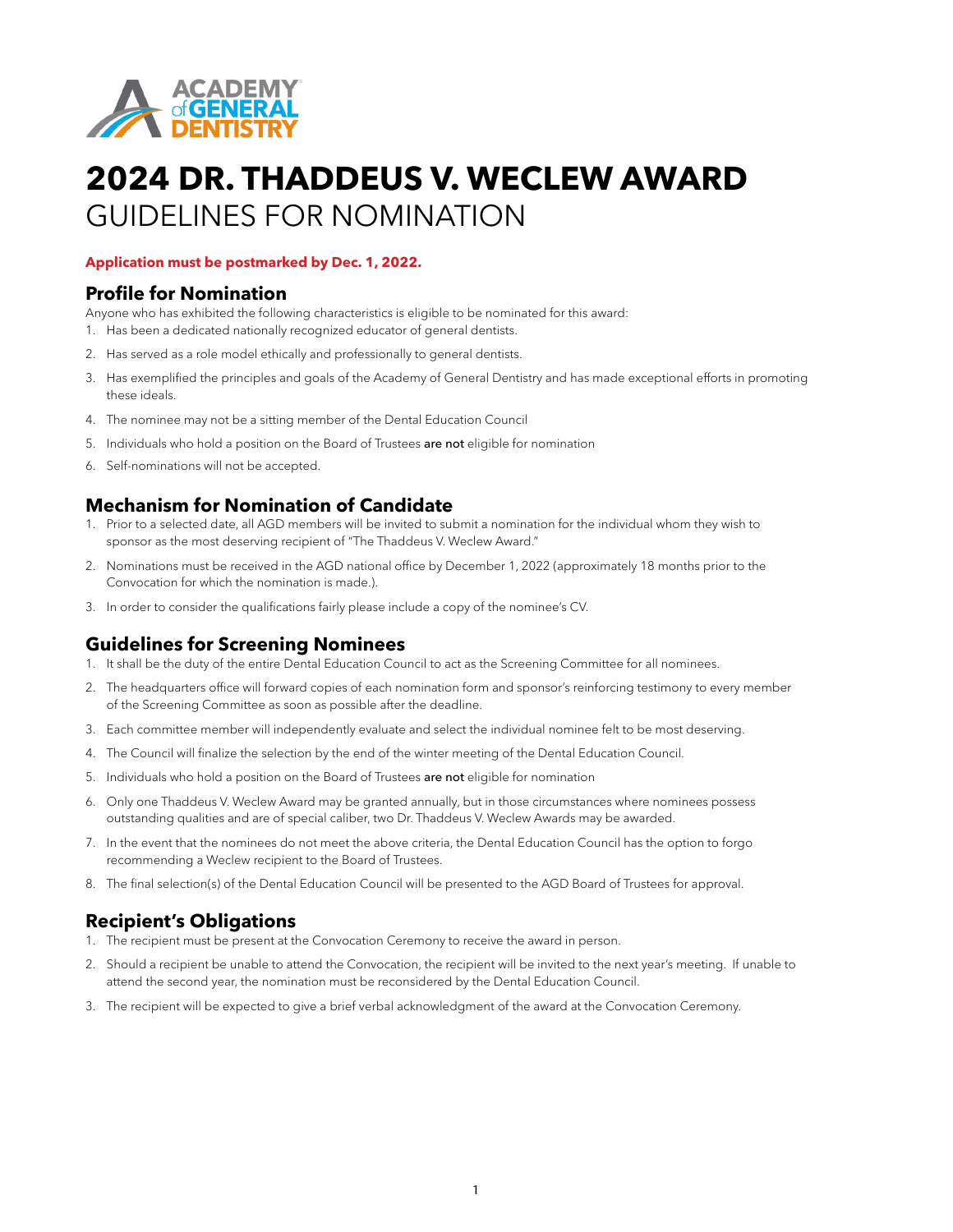

## **2024 DR. THADDEUS V. WECLEW AWARD** APPLICATION FOR NOMINATION

#### **Application must be postmarked by Dec. 1, 2022.**

Note to Nominator: Please save to your computer and complete the general form below. Attach additional sheets as necessary.

Keep in mind that upon nomination of the Dental Education Council, and approval by the Board of Directors, the Dr. Thaddeus V. Weclew Award may be conferred upon an individual who has made outstanding contributions to the art and science of dentistry or who has enhanced the principles and ideals of the Academy of General Dentistry and/or both.

| I/We feel that the following individual is deserving of consideration for the high distinction of "The Thaddeus V. Weclew Award" of the<br>Academy of General Dentistry: |  |
|--------------------------------------------------------------------------------------------------------------------------------------------------------------------------|--|
|                                                                                                                                                                          |  |
|                                                                                                                                                                          |  |
|                                                                                                                                                                          |  |
|                                                                                                                                                                          |  |
|                                                                                                                                                                          |  |
|                                                                                                                                                                          |  |
| The above individual is being nominated for Dr. Thaddeus V. Weclew Award for the 2024 Convocation, location and date to be determined.                                   |  |
|                                                                                                                                                                          |  |